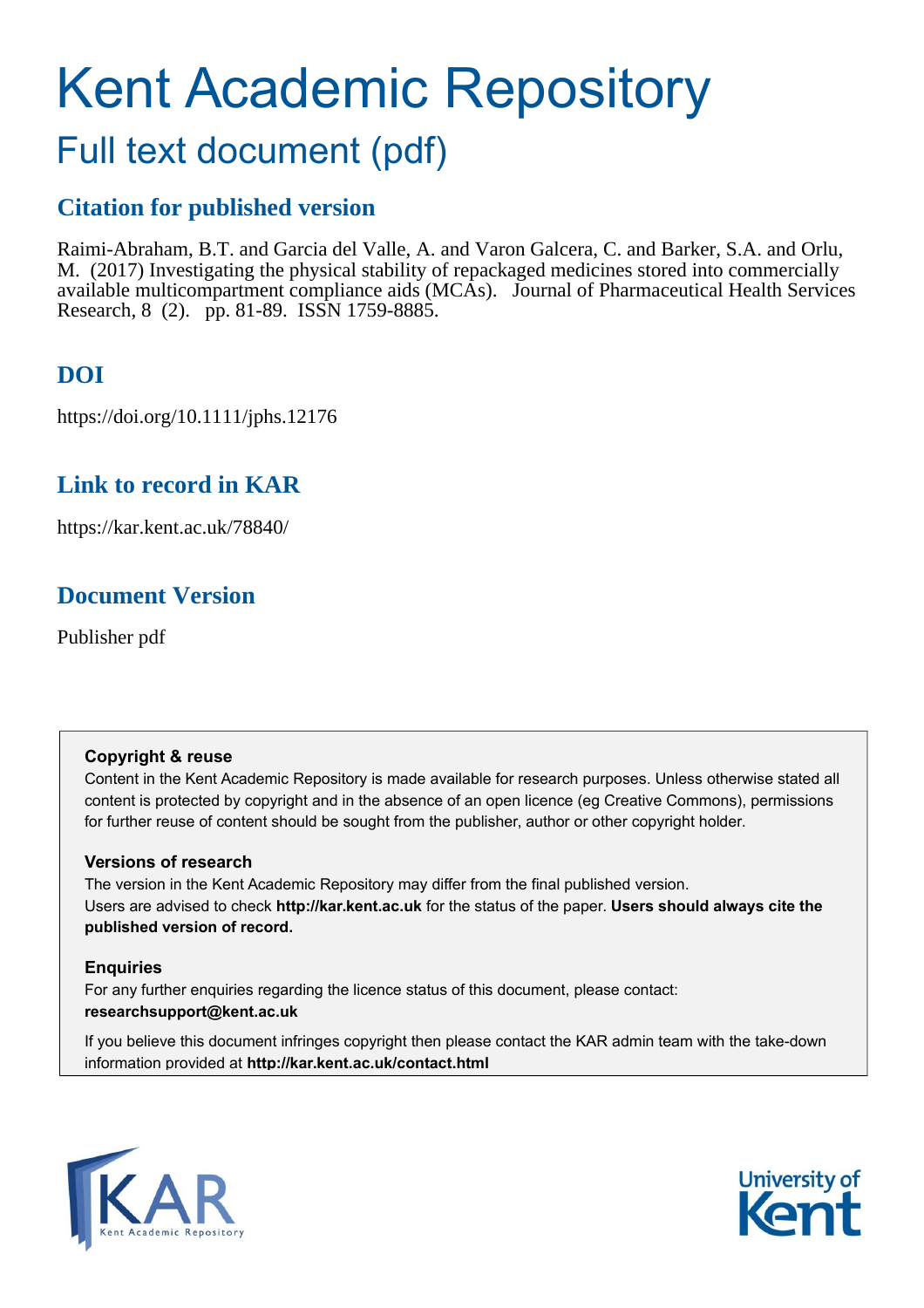

Research Paper

JPHS 2017, 8; 81–89  $@$  2017 The Authors Journal of Pharmaceutical Health Services Research published by John Wiley & Sons Ltd on behalf of Royal Pharmaceutical Society (RPSGB).

This is an open access article under the terms of the [Creative](http://creativecommons.org/licenses/by/4.0/) [Commons Attribution](http://creativecommons.org/licenses/by/4.0/) License, which permits use, distribution and reproduction in any medium, provided the original work is properly cited. Received June 27, 2016 Accepted March 22, 2017 DOI 10.1111/jphs.12176 ISSN 1759-8885

## Investigating the physical stability of repackaged medicines stored into commercially available multicompartment compliance aids (MCAs)

## Bahijja Tolulope Raimi-Abraham<sup>c</sup>, Alba Garcia del Valle<sup>b</sup>, Carlota Varon Galcera<sup>b</sup>, Susan Anne Barker<sup>a</sup> and Mine Orlu<sup>a</sup>

aDepartment of Pharmaceutics, School of Pharmacy, University College London, London, UK, bUniversity of Barcelona, Barcelona, Spain and 'King's College London, Institute of Pharmaceutical Science, London, UK

## Abstract

Background Compliance aids are devices which have been developed and are currently used to assist individuals in their medicines management. The use of compliance aids involves the transfer of medicines from the manufacturers' original packaging and repackaged into an multicompartment compliance aid (MCA). MCAs do not guarantee the same level of protection compared to manufacturer's original packaging.

Objective The aim of this study was to investigate the stability profile of atenolol, aspirin and lansoprazole dosage forms repackaged together in two different commercially available MCAs.

Methods In a laboratory in the United Kingdom, the physical stability of the formulations repackaged into two commercially available brands of MCAs was evaluated. After 8 weeks of storage (under controlled ambient conditions), changes in the disintegration (tablets only) and dissolution properties (all formulations) were examined in accordance with British Pharmacopoeia (BP) specifications.

Key findings Findings from this study confirm that changes in solid-dosage form quality are observed when repackaged into MCAs compared to manufacturers packaging resulting in differences in in-vitro dissolution performance. However, even with these changes, overall product performance was acceptable and within BP specifications.

**Conclusion** There is a need for greater collaboration in this area between manufacturers, hospital and community pharmacists, academics and policymakers to increase the data available on the physical stability and in turn performance of medicines repackaged into MCAs.

Keywords compliance; multicompartment compliance aid; older patient; repackaging; stability

## Introduction

Compliance aids, also referred to as multicompartment compliance aids (MCAs) or dose administration aids (DAAs), are devices which have been developed and are currently used to assist individuals in their medicines management.<sup>[1]</sup> The rationale with most MCAs is that one compartment corresponds to a single administration time-point and all of the patient's solid-dose medicines prescribed for that time-point are dispensed into that compartment.<sup>[2-4]</sup> Where the frequency of administration does not exceed four times a day, a 28-compartment MCA provides the patient with a 7-day dosing regimen for their solid-dose medication.<sup>[2,3]</sup> Participants at a public engagement event in 2013 entitled 'How to improve medicines for older people?<sup>[5]</sup> felt that although MCAs were widely available to improve patient outcomes in terms of medicine management, these aids may actually (in some cases) hinder compliance as oppose to improving it. This could occur due to loss of contextual information on the appropriate use of their medicine when received in an MCA, often leading to an inability to identify which drug is used to treat their specific conditions. Some participants at the public engagement event had experience using automated medication dispensers (which have a self-locking shutter over the lid preventing direct access to their medication except at the time the device was

Correspondence: Dr Bahijja Tolulope Raimi-Abraham, Drug Delivery Group, Faculty of Life Sciences and Medicines, King's College London, Institute of Pharmaceutical Science, Franklin Wilkins Building, 150 Stamford Street, London, SE1 9NH, UK E-mail: Bahijja.Raimi-Abraham@ kcl.ac.uk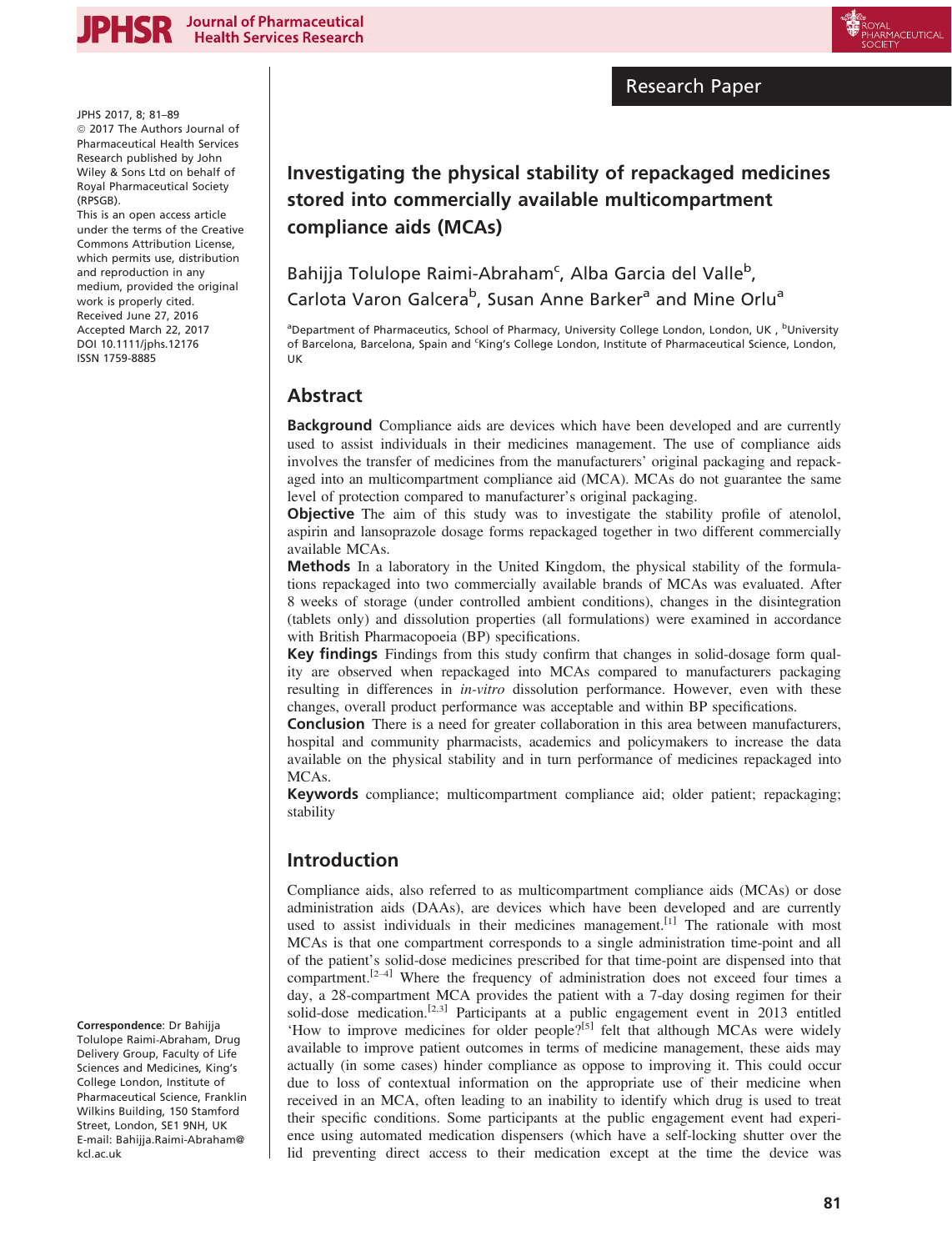programmed for them to take their medication). These participants expressed strong concern about not knowing how they would cope if the system broke down.

The stability of a pharmaceutical product can be defined as 'the capability of a particular medicine, in a specified container, to remain within its physical, chemical, microbiological, therapeutic and toxicological specifications'.<sup>[6]</sup> The shelf life of a formulation is greatly affected by the intrinsic stability of the active pharmaceutical ingredient (API), the excipients, the potential interactions between them, the manufacturing process, the packaging and environmental conditions encountered during transport of the product and its storage conditions.[7] Manufacturers' packaging is specifically designed to protect the medicinal product from environmental factors encountered during storage, such as light, air (oxygen, carbon dioxide and other gases), and moisture, whilst also limiting the interactions between the dosage form and the packaging material.<sup>[7–9]</sup> API stability within a dosage form is routinely confirmed according to international regulatory requirements, where stability studies on packaged medicines are conducted under long-term and accelerated conditions at specific temperatures and relative humidity (RH) to represent storage conditions experienced in the distribution chain of the climatic zone(s) of the country or region of the world concerned.<sup>[10]</sup>

One of the main roles of manufacturers' packaging is to protect the product from exposure to conditions where phenomena can occur that can alter its performance.<sup>[11]</sup> When a solid material has a lower water activity than its surroundings, a process called deliquescence occurs, in which moisture condenses on the solid resulting in a liquid condensate which can dissolve the material.<sup>[12]</sup> This process will continue until the water activity of the dissolved material matches that of its surroundings and can result in physical and chemical change (e.g. appearance, dissolution and degradation) of the material.<sup>[13]</sup>

The use of MCAs involves the transfer of medicines from the manufacturer's original packaging into the MCA. The Royal Pharmaceutical Society (in the United Kingdom) advises that 'medicines should not be stored in a MCA for longer than 8 weeks'<sup>[14]</sup> and have noted (along with Glass and Haywood<sup>[7]</sup>) that there is a lack of sufficient stability data available to support the repackaging of medicines into MCAs. Anecdotal (from both community and hospital pharmacists) and literature evidence (such as from Haywood et al.<sup>[15]</sup> and Perks et al.<sup>[16]</sup>) have shown that MCAs are usually given as either a 1-, 4- or 8-week supply. Results from a survey conducted by Church and Smith $^{[3]}$  of 392 repackaged drug products revealed that, although some information regarding the potential stability of solid-dosage forms in MCAs could be obtained from manufacturers, there was still a lack of short-term stability data for the transfer of drug products into these devices.<sup>[3]</sup> Manufacturers, on the whole, discourage the repackaging of medications as there are little data available to support this process.

Only a handful of medications have been investigated for their stability following repackaging into MCAs, namely<br>metoprolol,<sup>[17]</sup> aspirin,<sup>[18]</sup> atenolol,<sup>[2]</sup> clozapine,<sup>[16]</sup> metoprolol, $[17]$ 

furosemide,<sup>[19]</sup> paracetamol,<sup>[20,21]</sup> prochlorperazine<sup>[10]</sup> and sodium valproate.<sup>[7,22]</sup>

#### Aim of the study

The physical stability of dosage forms repackaged into an MCA and performance is an area of importance that has been under-researched. Investigations into the chemical stability of the dosage forms were outside of the scope of this study and were not conducted. The aim of this study was to investigate the physical stability profile of atenolol, aspirin and lansoprazole dosage forms repackaged together in two different commercially available MCAs.

Formulations of atenolol, aspirin and lansoprazole were investigated due to their physicochemical, stability and therapeutic applications. Atenolol (a beta-adrenoreceptor antagonist i.e. a beta-blocker) is used to treat hypertension, angina and some arrhythmias. Atenolol is a light-sensitive compound and is reported to be photoreactive when exposed to ultraviolet A (UVA) and ultraviolet B (UVB) radiation.<sup>[23]</sup> Aspirin (or acetylsalicylic acid) at low doses is prescribed for secondary prevention of thrombotic cerebrovascular and cardiovascular disease and following bypass surgery. Aspirin is hygroscopic and is rapidly hydrolysed to salicylic acid (SA) on exposure to moisture (according to the British Pharmacopoeia (BP), the limit of the SA content within a dispersible aspirin tablets is  $3\%$ ).<sup>[24]</sup> Lansoprazole (a proton pump inhibitor (PPI)) is used for the treatment of duodenal and stomach ulcer, heartburn, acid regurgitation, Zollinger–Ellison syndrome and the treatment or prevention of gastro-oesophageal reflux disease and duodenal or stomach ulcer caused by Non-Steroidal Anti-Inflammatory Drugs (NSAIDs).

#### Ethics approval

Ethics approval was not required for this study.

#### Methods

#### Products

Atenolol 100 mg film-coated (atenolol FC) tablets, aspirin 75 mg dispersible tablets (aspirin DT) and lansoprazole 30 mg gastro-resistant capsules (lansoprazole GR-C) were used in this study and were used as received. Atenolol, aspirin and lansoprazole powders were purchased from Sigma-Aldrich (Gillingham, UK), Alfa Aesar (Heysham, UK) and Cambridge Bioscience LTD (Cambridge, UK) respectively. Drug powders were used as either purchased or compressed into compacts.

#### Sample preparation

An appropriate number of atenolol FC, aspirin DT and lansoprazole GR-C were repackaged into two commercially available brands of MCAs, referred to as MCA1 and MCA2.

MCA1 consists of a plastic 28-cell chamber. The individual chambers  $({\sim}3 \times 1.5 \times 1.5 \text{ cm}^3)$  are flexible and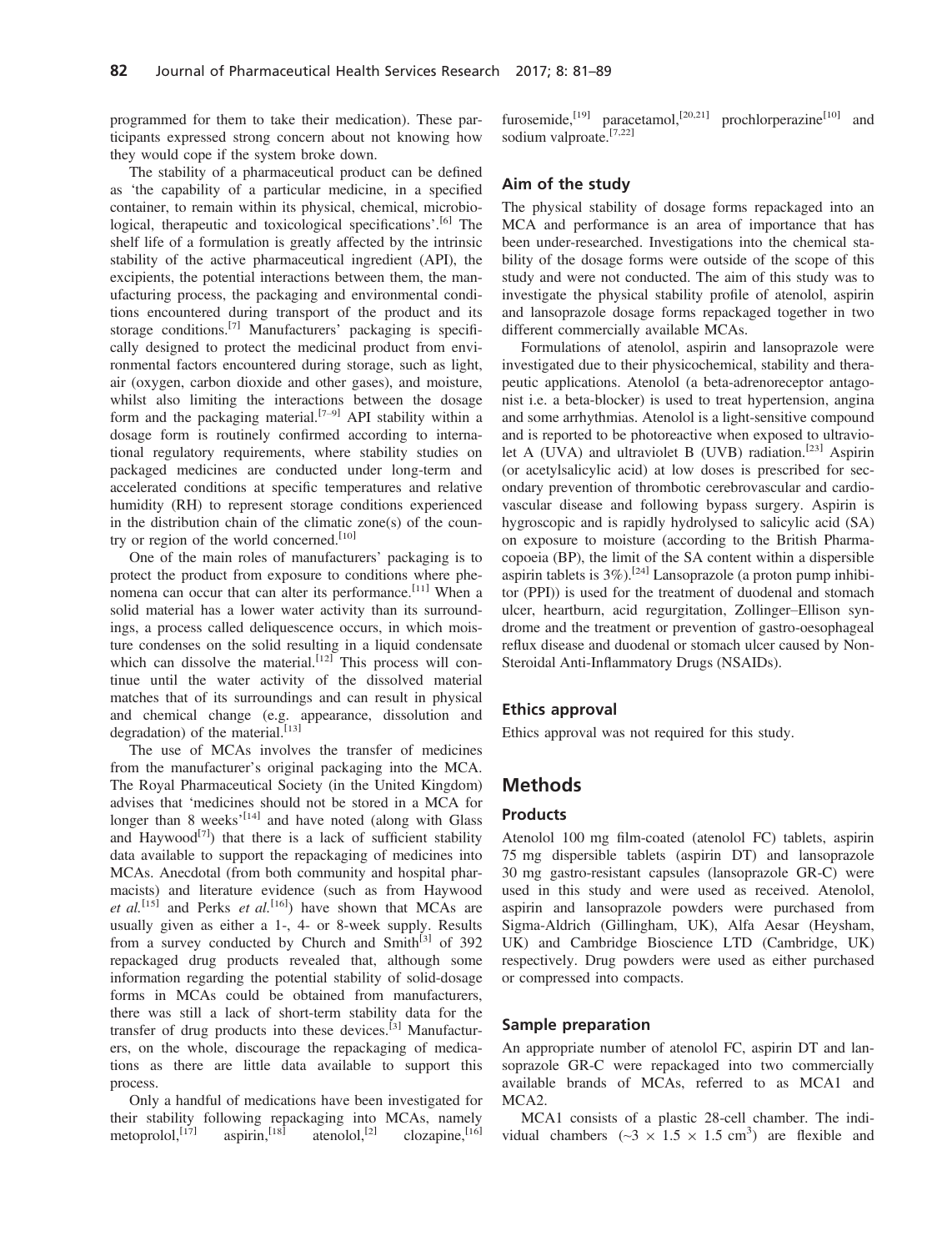arranged into seven rows of four in each column covered by an aluminium foil lid.

MCA2 consists of a hard plastic 28-compartment circular tray. The volume of each compartment is 10 mL. MCA2 is designed to be preprogrammed (up to 24 times daily), and the tray rotates within the dispenser to the next chamber containing the patient's medication which is visible through an aperture in the lid. The alarm signal sounds at preprogrammed time intervals.

Both systems were kept under controlled room temperature conditions (i.e. 20°C/40 %RH) for 8 weeks with the drug powders stored concurrently stored in open Petri dishes under the same conditions. The temperature of a pharmacy must be maintained within a range compatible with the storage of medication (below 25°C). The time frame of 8 weeks was chosen based on policy recommendations, literature and anecdotal evidence.<sup>[3,14–16]</sup>

The physical stability of the repackaged formulations was evaluated at week 0 and after 4 and 8 weeks of storage by examining changes in the water content, disintegration (tablets only) and dissolution properties (all formulations) in accordance with the BP specifications. For the drug powders, water content and changes in the molecular structure, chemical degradation and changes in solid state under conditions were evaluated. This was to observe the changes (if any) to the drug alone without the influence of excipients.

#### Tablet morphology

Changes in sample morphology were evaluated using a FEI<sup>™</sup> Quanta 200F Field Emission scanning electron microscope (SEM) FEI, (Hillsboro, Oregon, USA) Samples were coated with 20 nm of gold under vacuum using a Quorum Q150T Turbo-Pumped Sputter Coater Quorum Technologies (Laughton, UK) with a film thickness monitor unit. All micrographs were taken at an acceleration voltage of 5 kV.

#### Water content determination using thermogravimetric analysis

The RH inside packaging is assumed to always be in an equilibrium state between its surroundings and the contained product, with moisture transfer into or out of the package being rate-limited.<sup>[11]</sup> The RH within an MCA is expected to be different from that of the original manufacturer package as they are made of different materials.

Water content was determined using thermogravimetric analysis (TGA). Two samples of each formulation were finely ground using a pestle and mortar, and samples were analysed in Perkin Elmer 40  $\mu$ L 0.15-mm aluminium pans with an accompanying pinholed lid at 10°C/min over a suitable temperature range using a TA instruments 2950 Hi-Res TGA (TA instruments, New Castle, DE, USA).

#### In-vitro disintegration testing

In-vitro disintegration testing was conducted on atenolol FC and aspirin DT in accordance with the BP specifications (Appendix XII A. Disintegration). Six tablets per storage condition and MCA type were placed separately in the six

cylinders of the disintegration apparatus (Pharma Test Dist 3, Hainburg, Germany. Distilled water was used as the medium at  $37 \pm 0.5$ °C and  $25 \pm 0.5$ °C for atenolol FC and aspirin DT respectively. Disintegration was recorded by the operator as the time-point corresponding to the breakdown of all six tablets.

#### In-vitro dissolution testing

In-vitro dissolution testing was conducted on atenolol FC, aspirin DT and lansoprazole GR-C according to the BP method (Appendix XII B. Dissolution) using Apparatus 2 (Paddle apparatus). For atenolol FC and aspirin DT, in-vitro dissolution test was conducted in 900 mL of dissolution media (37  $\pm$  0.5°C) at a basket rotational speed of 50 rpm. Ten milliliters sample from each vessel was taken at specified time intervals and replaced with an equal amount of the fresh dissolution media. Six tablets per storage condition per MCA were tested.

BP specifications state that 'no more than 10% of the API should be dissolved from GR-C formulations during the acid stage of the dissolution test'. According to the BP, the dissolution methodology for lansoprazole GR-C involved two steps. In the first step (referred to as the acid stage), formulations were placed in 0.1 M hydrochloric acid (HCl) for 2 h. The second step (referred to as the buffer stage) occurring immediately after the acid stage in the same vessel involved adjusting the pH to pH 6.8 and continuing the *in-vitro* dissolution test using the same parameters as mentioned above.

To compare the dissolution performances between the different systems in this study, the  $f_2$  equation (Eq. 1) was used. The  $f_2$  equation is an independent model that measures the similarity in percentage between two profiles of dissolution<sup>[25]</sup> usually for bioequivalence studies;  $\hat{f}_2$  is a logarithmic reciprocal square-root-transformation of the square error, which can be expressed by Equation 1

$$
f_2 = 50 \times \log \left\{ \left[ 1 + \left( \frac{1}{n} \right) \times \sum_{t=1}^{n} \left( R_t - T_t \right)^2 \right]^{-0.5} \times 100 \right\},\tag{1}
$$

where *n* is the number of time points,  $R_t$  is the percentage of drug release of a reference batch at the time t, and  $T_t$  is the percentage of drug released at the comparison batch at time t. When  $f_2$  is >50 (i.e., 50–100), this indicates the sameness or equivalence of the two compared profiles. Conversely, when  $f_2$  is <50, this suggests that the profiles are different. In this study, the similarity factor was used as a mathematical approach to assess differences in the dissolution profiles acquired.

#### Powder X-ray diffraction

Powder X-ray diffraction (PXRD) studies of drug powders were conducted on a D/Max-BR diffractometer (RigaKu, Tokyo Japan) with Cu-K $\alpha$  radiation operating at 40 mV and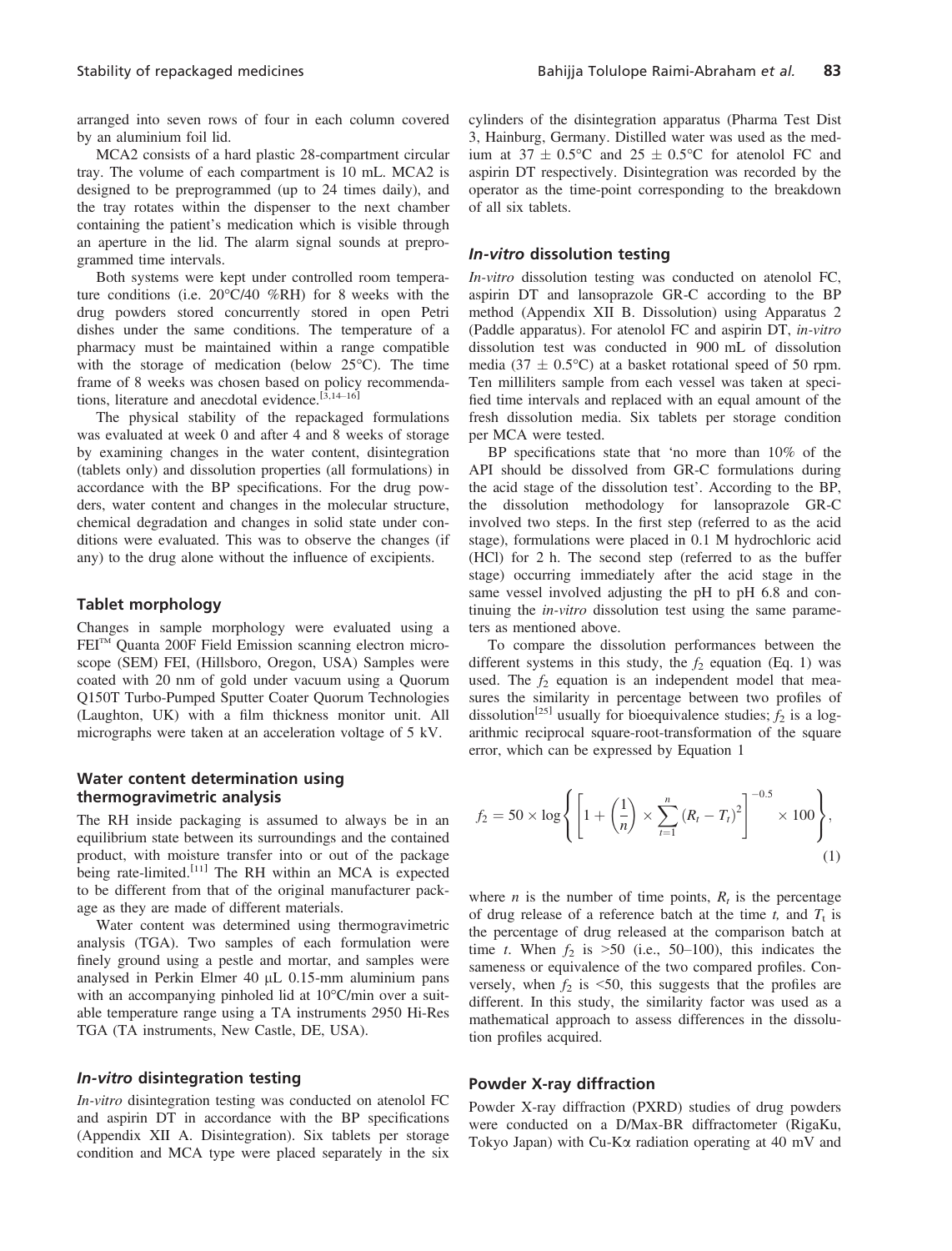30 mA over the suitable 2θ range for each API, a step size of 0.02° at 2°/min. Diffractograms produced were analysed using OriginPro 9.0.0.

## Results Repackaged formulations

### Formulation morphology

Figures 1 and 2 show SEM images of the surface of atenolol FC, aspirin DT and lansoprazole GR-C repackaged into MCA1 and MCA2 stored at ambient conditions for 4 and 8 weeks. No clear changes in morphology were observed in samples stored in either system after 4 and 8 weeks compared to week 0.

#### Water content

TGA studies were conducted to determine the changes in water content of atenolol FC, aspirin DT and lansoprazole GR-C after repacking into MCA1 and MCA2 and stored under controlled room conditions for 4 and 8 weeks. These results are summarised in Table 1. For atenolol FC samples (stored in both MCA 1 and 2), there was no statistical significant different in values from week 0 to 8. For lansoprazole GR-C samples stored in both MCAs, a statistically significant difference was observed ( $p \le 0.05$ , Student's ttest) where a decrease in water content occurred between week 0 and 4 followed by an increase in water content in week 8. Finally, aspirin DT samples saw an increase  $(p \le 0.05$ , Student's *t*-test) in water content from week 0 to 8. As aspirin is hygroscopic, it is likely to be susceptible to undergo deliquescence with small variations of RH, running the risk of hydrolysis of aspirin to SA.

#### In-vitro disintegration and in-vitro dissolution testing

Overall, faster disintegration times for atenolol FC and aspirin DT were observed after formulations were repackaged into MCA1 and MCA2 for 4 and 8 weeks at room temperature (Table 2). Rapid disintegration and in turn rapid drug dissolution can potentially affect dosage form performance. Common disintegrants are considered to be chemically stable under any 'normal storage' conditions but can be greatly affected by moisture uptake.<sup>[11]</sup>

British Pharmacopoeia dissolution criteria states that for conventional-release formulations, at least 80% of the API should be released within 45 min. Both atenolol FC and aspirin DT formulations (Figure 3a–d) repackaged and stored under ambient conditions in both MCA1 and MCA2 passed according to this criteria. However, a faster dissolution was observed in both formulations (in both MCA1 and MCA2) compared to that observed at week 0.

The dissolution methodology for lansoprazole GR-C involves two steps in accordance with BP 2013, the acid step and buffer step. The criteria state that in the acid step, no more than 10% of the API should be dissolved from the GR-C formulation. For repackaged lansoprazole GR-C stored in MCA1, after 4 and 8 weeks storage under ambient conditions,  $\sim$ 13% and  $\sim$ 10% of API was dissolved in 2 h,



Figure 1 SEM images of atenolol FC, aspirin DT and lansoprazole GR-C repackaged into the MCA1 stored at ambient conditions. DT, dispersible tablets; FC, film-coated; GR-C, gastro-resistant capsules; MCA, multicompartment compliance aids; SEM, scanning electron microscope.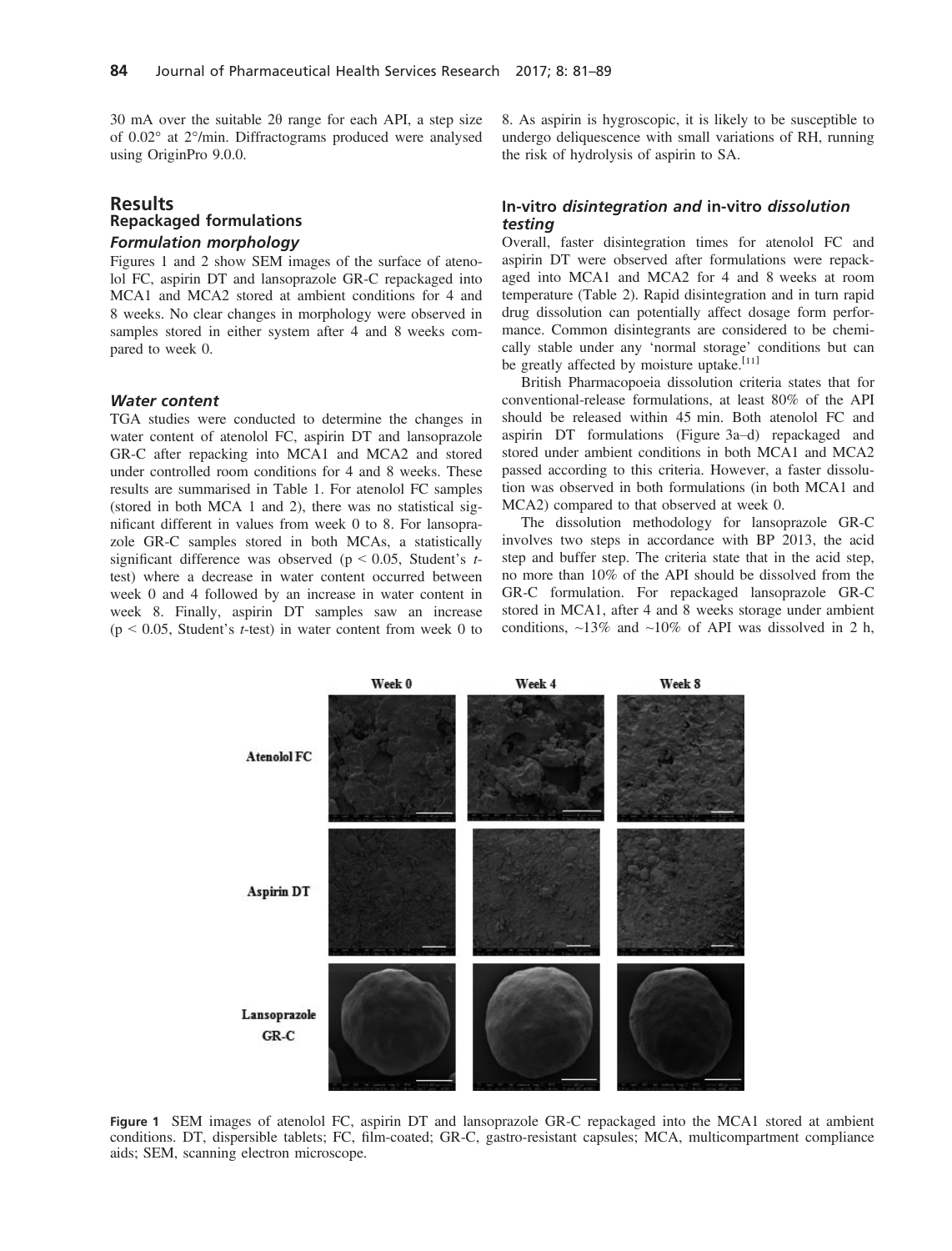

Figure 2 SEM images of atenolol FC, aspirin DT and lansoprazole GR-C repackaged into the MCA2 stored at ambient<br>conditions. DT, dispersible tablets; FC, film-coated; GR-C, gastro-resistant capsules; MCA, multicompartment c aids; SEM, scanning electron microscope.

|  | Table 1 Water content (%) of atenolol FC, aspirin DT and lansoprazole GR-C at weeks 0, 4 and 8 after repacking into MCA1 and MCA2 |  |  |  |  |  |  |  |  |  |  |  |  |  |  |
|--|-----------------------------------------------------------------------------------------------------------------------------------|--|--|--|--|--|--|--|--|--|--|--|--|--|--|
|--|-----------------------------------------------------------------------------------------------------------------------------------|--|--|--|--|--|--|--|--|--|--|--|--|--|--|

| Week $0 \ (\%)$ |                 |                 | Week $8$ $(\%)$                                                                           |                                    |  |
|-----------------|-----------------|-----------------|-------------------------------------------------------------------------------------------|------------------------------------|--|
|                 | MCA 1           | MCA 2           | MCA <sub>1</sub>                                                                          | MCA 2                              |  |
| $5.91 \pm 0.49$ | $5.72 \pm 0.25$ | $5.80 \pm 0.08$ | $5.78 \pm 0.31$                                                                           | $5.85 \pm 0.14$                    |  |
|                 |                 |                 |                                                                                           | $4.80 \pm 0.21$<br>$1.33 \pm 0.04$ |  |
|                 | $3.69 \pm 0.04$ | $4.43 \pm 0.04$ | Week 4 $(\%)$<br>$4.68 \pm 0.13$<br>$2.36 \pm 0.03$<br>$1.30 \pm 0.04$<br>$1.57 \pm 0.04$ | $4.85 \pm 0.28$<br>$1.41 \pm 0.02$ |  |

DT, dispersible tablets; FC, film-coated; GR-C, gastro-resistant capsules; MCA, multicompartment compliance aids.

Table 2 Disintegration times for atenolol FC and aspirin DT at weeks 0, 4 and 8 after repacking MCA1 and MCA2

|             | Week 0 (seconds)                                                                 |                  | Week 4 (seconds) | Week 8 (seconds)  |                  |  |
|-------------|----------------------------------------------------------------------------------|------------------|------------------|-------------------|------------------|--|
|             |                                                                                  | MCA <sub>1</sub> | MCA <sub>2</sub> | MCA <sub>1</sub>  | MCA <sub>2</sub> |  |
| Atenolol FC | $154.83 \pm 7.78$                                                                | $81.17 \pm 3.87$ | $81.83 \pm 0.08$ | $104.50 \pm 5.36$ | $96.33 \pm 0.14$ |  |
| Aspirin DT  | $45.50 \pm 7.40$                                                                 | $32.00 \pm 5.48$ | $31.5 \pm 0.13$  | $40.67 \pm 8.36$  | $42.33 \pm 0.21$ |  |
|             | DT, dispersible tablets; FC, film-coated; MCA, multicompartment compliance aids. |                  |                  |                   |                  |  |

compared with  $~5\%$  at week 0 (p < 0.05, Student's t-test). Whilst for repackaged lansoprazole GR-C stored in MCA2 after 4 and 8 weeks storage, <10% of the API was dissolved in 2 h. In the buffer stage, all lansoprazole GR-C met the BP dissolution criteria for GR-C of at least 80% drug released in 45 min. Data showed more drugs was released in the first 5 min from repackaged lansoprazole GR-C stored in both MCA1 and MCA2 for 4 and 8 weeks (Figure 3e,f) at 22.08% and 25.00 % compared to 7.71% at week 0.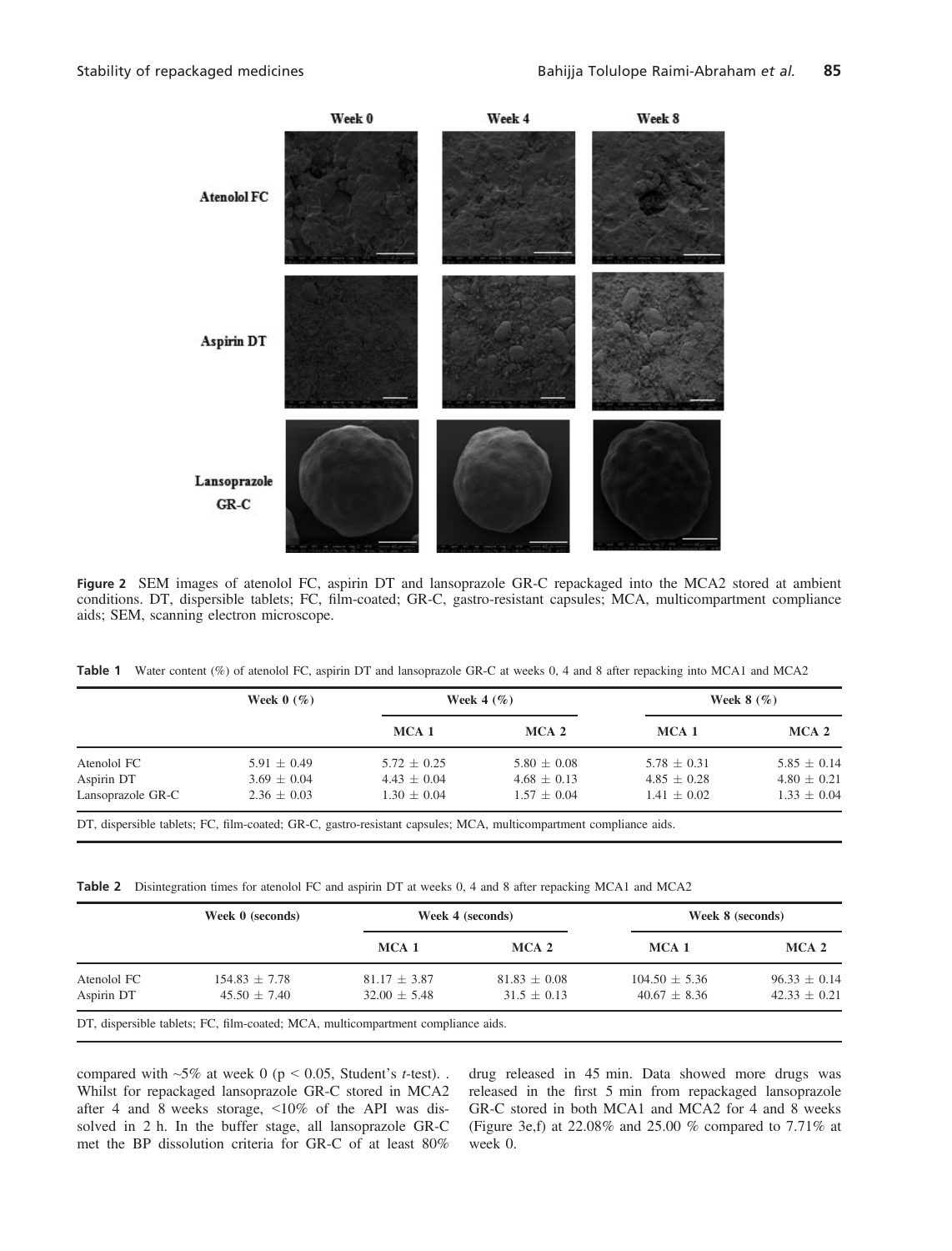

Figure 3 Mean ( $n = 6$ ) dissolution profiles of original at week 0 (black line) and repackaged in an MCA at week 4 (red line) and 8 (blue line). Atenolol FC repackaged and stored in (a) MCA 1 and (b) MCA 2, aspirin DT repackaged and stored in (c) MCA 1 and (b) MCA 2, lansoprazole GR C repackaged and stored in (e) MCA 1 and (f) MCA 2. Standard deviation bars are not displayed because they are smaller than the symbol. DT, dispersible tablets, FC, film-coated, GR-C, gastroresistant capsules; MCA multicompartment compliance aids.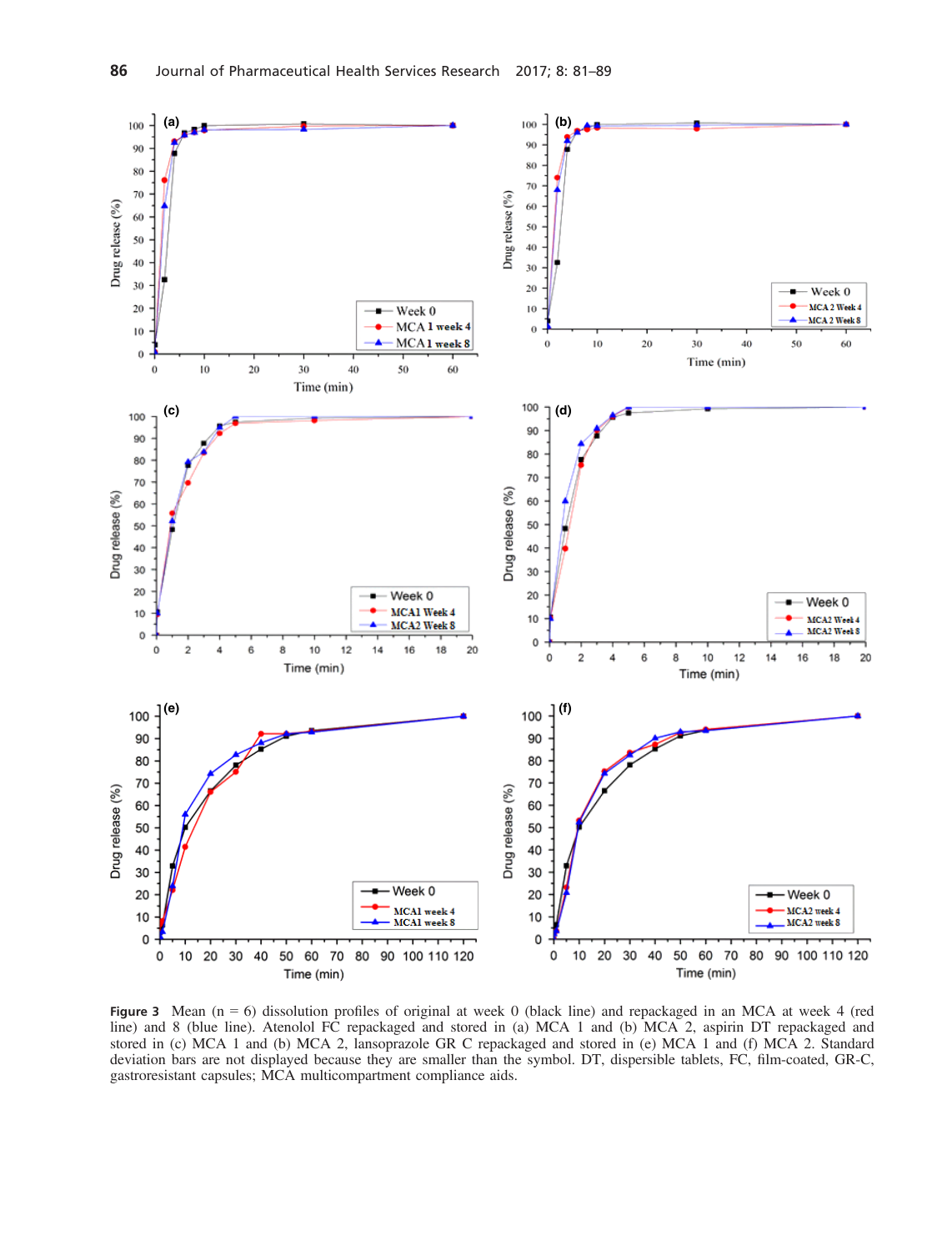In this study, the  $f_2$  equation was used as a mathematical approach to assess differences in the dissolution profiles acquired. The similarity factors (f2) for the dissolution profiles of the formulations after repackaging into MCA1 and storage for 8 weeks compared to the time 0 dissolution profiles were 45, 79 and 65% for atenolol FC, aspirin DT and lansoprazole GR-C, respectively. For MCA2, the equivalent values were 43, 63 and 63%. These results suggest that the dissolution profiles of atenolol FT change after repackaging into either MCA1 or MCA2 and subsequent storage for 8 weeks, whereas the dissolution profiles of both aspirin DT and lansoprazole GR-C are still comparable with the time 0 profiles.

#### Active pharmaceutical ingredient powders Formulation morphology

Figure 4 shows SEM images of atenolol, aspirin and lansoprazole powders stored at ambient conditions. No clear changes in morphology were observed in the samples at week 8 compared with week 0.

#### Water content

Unlike repackaged (in both MCA1 and MCA2) atenolol FC and lansoprazole GR-C dosage forms which saw a general decrease in water content over 8-week storage, atenolol and lansoprazole powders saw an increase in water content after 8 weeks of storage (Table 3).



Figure 4 Scanning electron microscope images of atenolol, aspirin and lansoprazole powders at week 0 and after 8 weeks stored at ambient conditions.

Table 3 Water content (%) of atenolol, aspirin and lansoprazole powders after weeks 0 and 8 storage in ambient conditions

|              |               | Water content $(\% )$ |  |  |
|--------------|---------------|-----------------------|--|--|
|              | Week 0        | Week 8                |  |  |
| Atenolol     | $2.33 + 0.34$ | $4.06 + 0.55$         |  |  |
| Aspirin      | $2.02 + 0.14$ | $2.46 \pm 0.07$       |  |  |
| Lansoprazole | $1.46 + 0.17$ | $2.90 + 0.34$         |  |  |

#### Powder X-ray diffraction studies

Figure 5 shows the PXRD diffraction patterns of repackaged atenolol, aspirin and lansoprazole powders stored under ambient conditions for 8 weeks. Changes in PXRD diffraction peak positions and intensities were observed in aspirin powders, suggestive of changes possibly associated in bond arrangement or solid state (i.e. due to hydrolysis of aspirin to SA), from week 0 and 8.

#### **Discussion**

The physical stability profile (in accordance with the BP specification) of atenolol FC, aspirin DT and lansoprazole GR-C repackaged together was investigated in two different commercially available and most commonly used MCAs and stored for 8 weeks (under controlled room conditions). The physical stability of drug powders was also stored (under the same conditions) for 8 weeks to observe the changes (if any) to the drug alone without the influence of excipients.

No statistically significant differences in water content were observed for repackaged atenolol FC after 8 weeks of storage; however, atenolol drug powders saw a significant increase in water content. For aspirin DT and lansoprazole GR-C, statistically significant differences were observed in water content (i.e. increase for aspirin DT and decrease for lansoprazole GR-C) with little change observed for corresponding drug powders alone. These findings suggest that the presence of excipients (including film coat and capsule shell) may influence the water uptake mechanisms within a formulation, which in turn could have an impact on the dosage form properties and performance. The in-vitro disintegration and dissolution properties of repackaged formulations were faster compared to week 0. Interestingly, the rate of lansoprazole release from GR-C showed a different profile in the acid stage with more of the drug being released in weeks 4 and 8 compared to week 0. This resulted in more drug being released in the early *in-vitro* dissolution in buffer stage; however, overall irrespective of MCA type, lansoprazole dosage forms at weeks 4 and 8 met BP dissolution criteria (i.e. at least 80% of drug released in 45 min).

Findings from this study confirm that changes in soliddosage form quality are observed when repackaged into MCAs compared to manufacturers' packaging resulting in differences in in-vitro dissolution performance. Although even with these changes, overall product performance was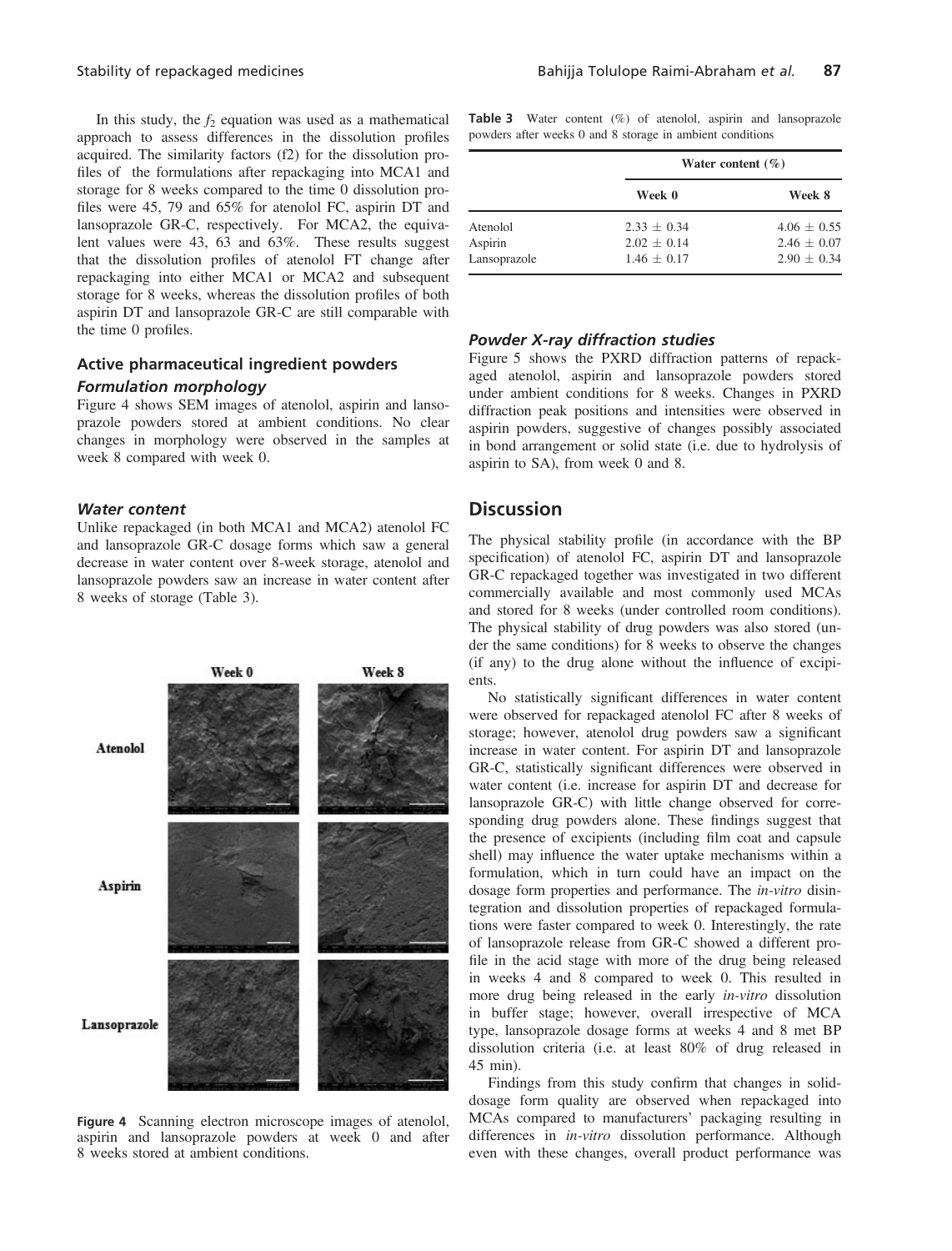

Figure 5 Powder X-ray diffraction (PXRD) diffraction pattern of repackaged (a) atenolol powders stored under ambient conditions for 8 weeks. (b) PXRD diffraction pattern of repackaged aspirin powders stored under ambient conditions for 8 weeks. (c) PXRD diffraction pattern of repackaged lansoprazole powders stored under ambient conditions for 8 weeks.